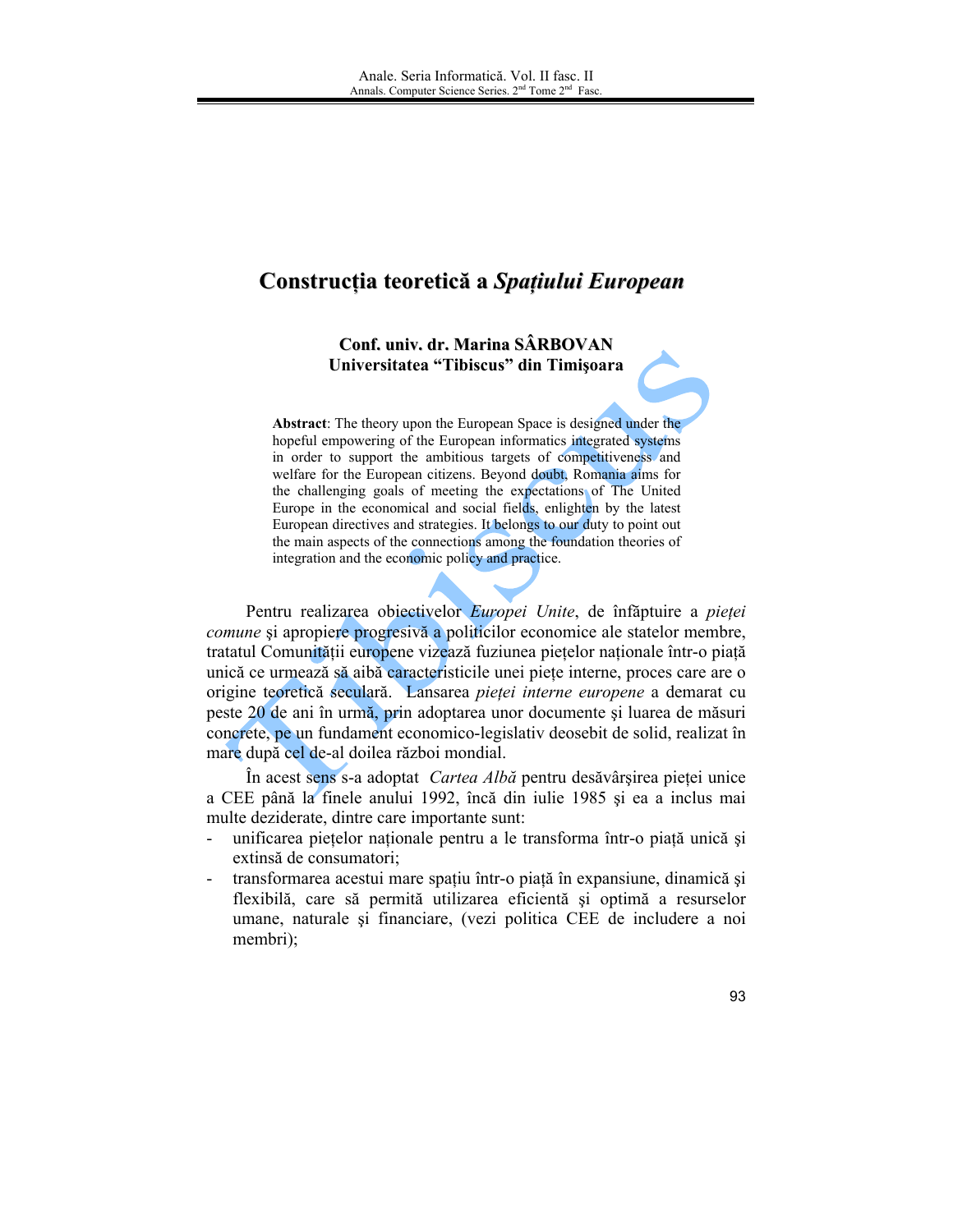utilizarea avantajelor profitabile ale marilor piete ca factor de dezvoltare economică.

Cartea Albă a cuprins aproximativ 300 de măsuri legislative prin care se urmărea eliminarea barierelor fizice, tehnice, fiscale sau de altă natură din calea relațiilor economice dintre țările membre.

Acordul Schengen a fost un următor pas către spațiul unic European, având ca principale prevederi:

- 1. Regimul de vize armonizate. Crearea unei vize *unice* cu valabilitate de 3 luni și stabilirea unei liste comune cu țările terțe ai căror cetățeni trebuie să obțină viza Schengen pentru a circula pe teritoriul țărilor semnatare. Dacă viza este refuzată de un stat membru, ea nu va putea fi oferită de un alt stat.
- 2. Dreptul de azil. În 1995 s-a încheiat convenția de la Dublin prin care se stabilea că azilul se poate solicita într-o singură tară.
- 3. Colaborarea poliției. O îmbunătațire a cooperării poliției, o vigilență omogenă în ceea ce privește frontierele externe și posibilitatea de continuare a acțiunii poliției pe teritoriul altei țări semnatare.
- 4. Cooperarea justiției.
- 5. Colaborarea în lupta contra traficului de droguri.
- 6. Lupta contra traficului de arme.

Pentru a facilita desfiintarea frontierelor s-a format Sistemul de Informare Schengen. Acesta constă dintr-o rețea informatică între polițiile naționale și permite consultări asupra persoanelor, mijloacelor de transport atunci când se efectuează operațiuni de control.

Dintre cele mai importante și în același timp cele mai informatizate sectoare reglementate de documentele europene, acordul înscrie pe cele legate de fluxurile de informații financiar-bancare, de asigurări, bursiere, de mesaje multi-media, cu un termen mai cuprinzător, pe cele legate de fluxurile virtuale capital.

Libera circulatie a seviciilor, ca structură informatizată esentială a spațiului unic European, cuprinde următoarele elemente principale: sectorul financiar - bancar, asigurările și bursa de valori.

Crearea pietei financiare unice s-a desfășurat în trei etape:

- 1. eliminarea restricțiilor referitoare la domiciliu,
- 2. asigurarea libertății și mobilității prestațiilor de servicii,
- 3. Stabilirea licenței unice și controlului din partea țării de origine.

Unificarea sectorului financiar s-a bazat pe principiul licenței unice și al supravegherii de către țara de origine: autorizația inițială a țării de origine este suficientă pentru ca o entitate economică să se poata stabili sau să poată presta servicii liber într-o altă țară comunitară. Acest lucru implica: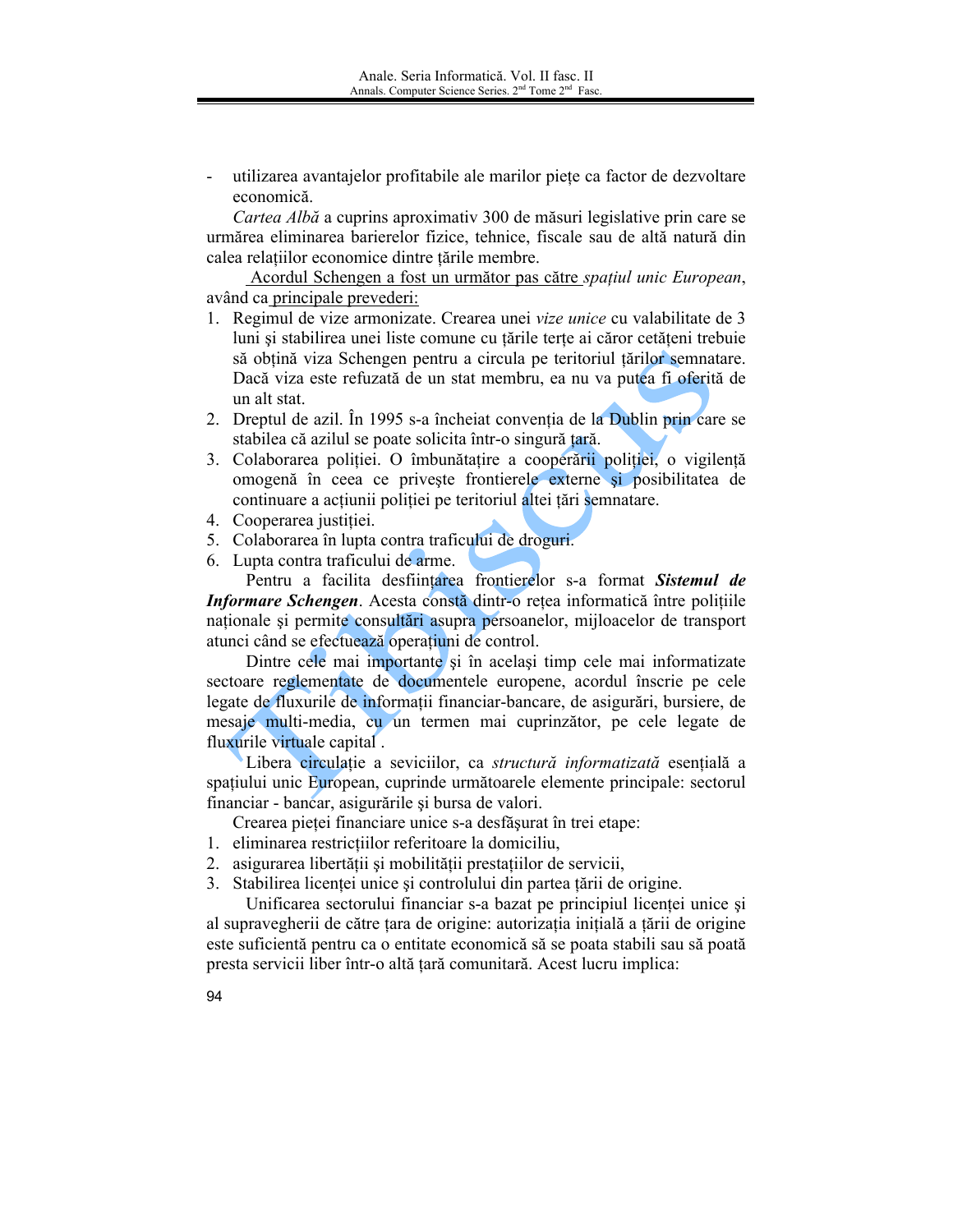- recunoașterea mutuală de către autoritățile de supraveghere a normelor si practicilor de supraveghere și control utilizate de fiecare autoritate,
- noi eforturi de armonizare a normelor, deoarece diferentele ar putea  $\mathbf{L}^{\text{max}}$ avea ca urmare restrângerea sau distorsionarea concurentei.

În acest domeniu nu s-au transferat competente la nivel comunitar și Comisia Europeană nu deține putere de control asupra entităților implicate.

In sectorul bancar, legislația comunitară a înregistrat următoarea evolutie:

- abolirea restrictiilor referitoare la libertatea de stabilire si la cea de  $\mathbf{r}$ prestare de servicii financiare,
- plasarea activitătilor de supreveghere în competenta autoritătii tării de origine,
- reglementarea licenței unice, prin care orice entitate autorizată în țara de origine se poate stabili în orice stat membru fără a fi necesară o nouă autorizatie.
- impunerea coeficientului de solvabilitate (fonduri proprii/active  $-8\%$ ),  $\blacksquare$ lupta contra practicii de *spălare a banilor* și mentinerea unei directive privitoare la marile riscuri, ce rămâne de mare actualitate, din păcate.

Domeniul asigurărilor conține pe lângă riscuri și tensiuni sociale o piedică tehnică: o armonizare cu mult mai dificilă datorată existenței restricțiilor naționale, a produselor neomogene, a unei diversități de clienți, a nevoilor de protectie și a lacunelor legislative.

Legislația comunitară din domeniul asigurărilor s-a derulat în timp, pe etane:

- 1. în anii '70 s-a recunoscut dreptul de stabilire pentru societățile de asigurări apartinănd unui stat membru pe teritoriul celorialte state membre și s-au facut demersuri pentru armonizarea reglementărilor din domeniul asigurărilor de automobile;
- 2. În 1986, o sentință a Curții de Justiție a reafirmat importanța principiului libertății prestărilor de servicii în contextul unei piete unice a asigurărilor, precizând cazurile în care trebuie să se aplice controlul de către țara de origine sau de către țara de rezidență a clienților. În continuare au fost vizate asigurările pentru mașini (1990), asigurările de viață (1990), armonizarea conturilor anuale (1991);
- 3. principiul licenței unice a fost impus din alte directive privind asigurările de persoane, de viață și de automobile. Aceste directive au intrat în vigoare în 1994, moment în care se poate vorbi deja de o *piată* unică a asigurărilor.

Singurul model teoretic de piață cu concurență perfectă poate fi socotit bursa de valori. De aceea, în direcția netezirii asperităților concurenței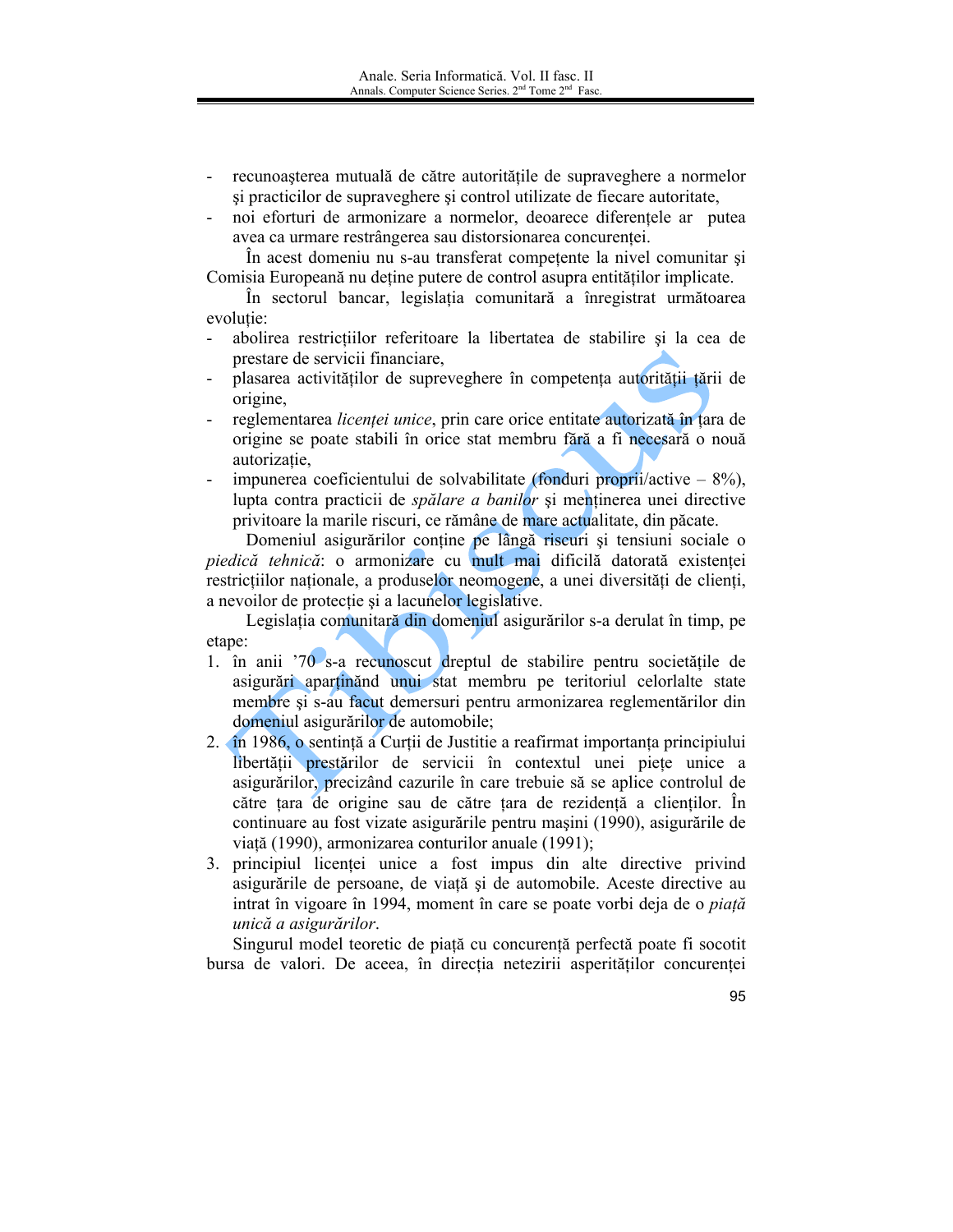imperfecte, s-au făcut eforturi de apropiere a legislațiilor pentru crearea unei piețe financiare unice, caracterizate prin libertatea de a investi, accesul liber la piete si crearea de burse.

Privind fondul bănesc al bursei, fluxurile de capital și societățile de investiții s-a urmărit recunoașterea mutuală a lor precum și un control din partea țării de origine, dar cu respectarea normelor țării gazdă.

S-au emis mai multe directive privind conditiile de admitere a valorilor mobiliare la bursă, modul de informare și publicare a informatiilor precum și directive asupra fondurilor de investiții (1985) și asupra operațiilor cu informații privilegiate. Piața unică de capital a culminat cu directiva privind serviciile de investitii, care a reglementat licenta unică, supravegherea din partea țării de origine și liberul acces al băncilor (1996).

Telecomunicațiile și domeniul audio-vizual au un capitol aparte în cadrul directivelor europene unificatoare.

Cartea Albă consideră importantă liberalizarea circulatiei echipamentelor și serviciilor de telecomunicatie, sectoare care prin tradiție au fost reglementate de guverne, în timp ce serviciile corespunzătoare lor au fost monopol public.

Ratiunile care au stat la baza unei piete comune în domeniul telecomunicațiilor și audiovizualului sunt:

- diminuarea costurilor și tarifelor serviciilor și facilitarea accesului la retelele de telecomunicații prin eliminarea monopolurilor;
- cresterea schimburilor de astfel de produse dintre tări face necesară existența unei compatibilități între sisteme;
- creșterea competitivității europene în domeniu, pe măsura furnizorilor extracontinentali (americani, coreeni, japonezi, chinezi, etc.).

Privind telecomunicațiile, măsurile adoptate se referă la impunerea unor cerinte calitativ-superioarer echipamentelor, liberalizarea accesului operatorilor privati la retelele publice și sprijinul prin programe de investiții acordat dezvoltării infrastructurii prin telecomunicații.

Sectorul audiovizualului este vizat de măsuri care se referă la:

- liberalizarea schimburilor de programe audio-vizuale;
- promovarea programelor europene;

sprijinirea dezvoltării televiziunii prin cablu sau satelit.

Liberalizarea transporturilor este un element fundamental al constructiei *pieței unice interne*. Politicile comune de transport au fost stabilite prin tratatul CE și ele se dezvoltă în paralel cu legislația comunitară.

Liberalizarea sectorului aviatic a prezentat unele întârzieri, de pildă abia în anul 1997 au fost liberalizate transporturile aeriene și încă se poartă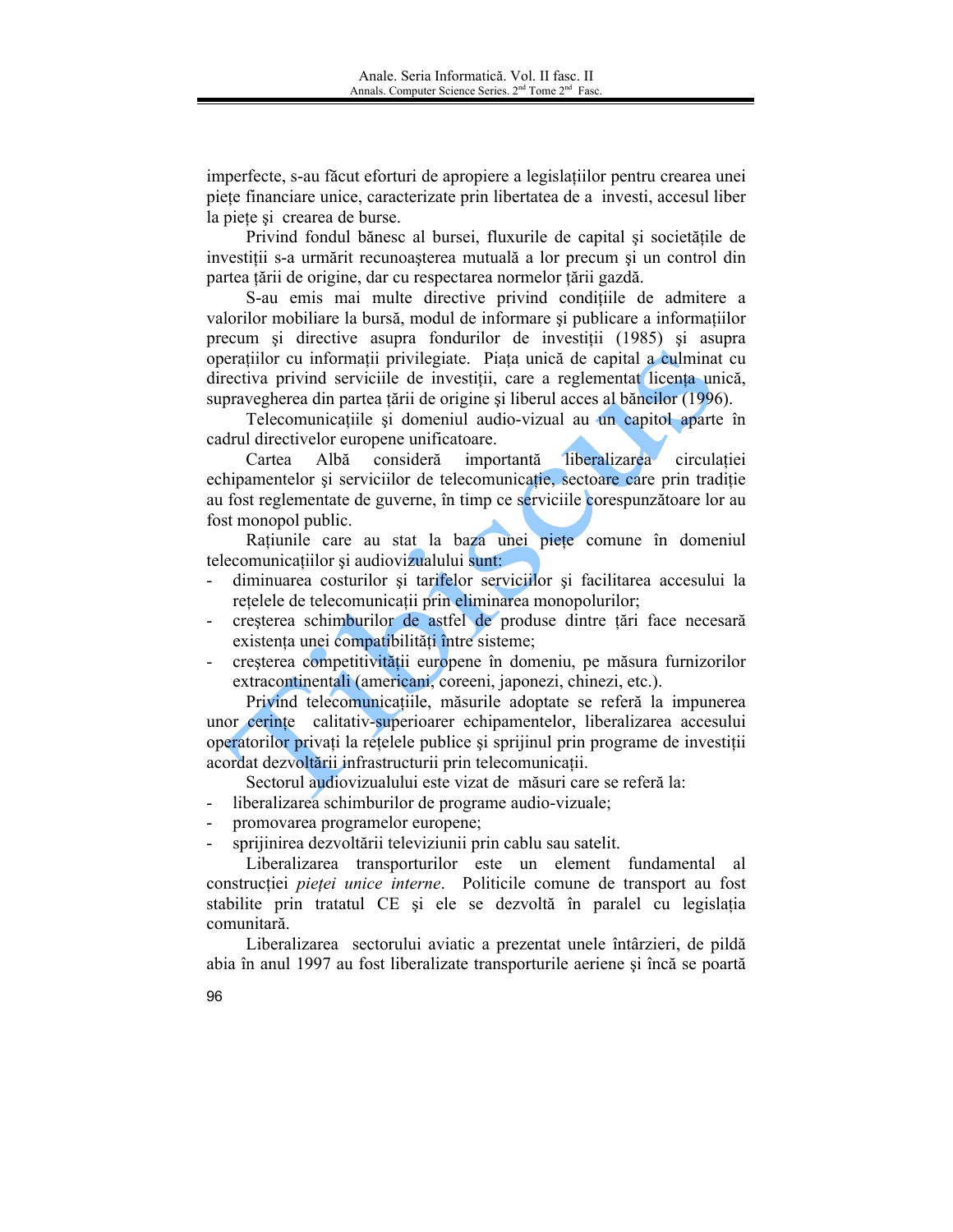largi dezbateri și controverse pe tema securității transporturilor aeriene, în contextul terorismului internațional și riscurilor crescute din această activitate

Libera circulatie a fluxurilor de capital conditionează profitabilitea afacerilor la scară continentală, ele cerându-se însoțite de măsuri ce garantează beneficii satisfăcătoare, în condițiile reglementărilor europene.

Prin tratatul CEE statele membre au stabilit să suprime progresiv restrictiile din calea miscării capitalurilor ce apartin firmelor nationale, pe durata perioadei de tranzitie. Această dispozitie a condus la aprobarea a două directive care aveau ca obiectiv principal liberalizarea doar a acelor tranzacții de capital necesare exercitării libertăților pieței comune: investițiile directe, creditele pe termen scurt și mediu, miscări de capital cu caracter personal și valorile mobiliare cotate la bursă.

Anii '70 au marcat o fază de stagnare, datorată crizei financiare, perioadă care a fost marcată teoretic și practice de reculul politicilor keynesiene, bazate pe exagerarea cererii agregate și a comenzilor de stat.

A fost momentul avântului Noilor economiști, adepți ai economiei ofertei globale, care ofereau soluții fiscale și monetare pentru continuarea ascensiunii rapide a creșterii economice. Sub justificarea susținătorilor teoriei ofertei agregate, în 1986 s-au liberalizat pe plan vest-european creditele pe termen lung.

Completa liberalizare a miscărilor de capital s-a produs din anul 1990, prin eliminarea tuturor restrictiilor ce privesc fluxurile de capital, autorizarea aplicării temporare a unor măsuri cu scopul de menținere a aceluiași grad de libertate în circulația capitalurilor în țările terțe.

După cum rezultă și din această succintă prezentare a unor directive structurale de modelare a macroeconomiei europene, există o preocupare perseverentă, permanentă pentru perfecționarea și flexibilizarea poziției autorităților față de realitățile economiei.

Astfel, periodic se reevaluează și completează documentele care garantează evoluția pozitivă a construcției europene: în 1984 s-a discutat la nivel de ministri asupra constituirii unei zone de comerț liber între cele două mari grupari economice, comunitatea economică și asociația economică a liberului schimb. Ca urmare, s-au succedat mai multe conferinte, care în deceniul anilor '80 au urmărit relansarea uniunii economice și monetare (tot în lumina Cărții albe adoptate în iulie 1985):

- în 1988, la Bruxelles, când s-au discutat probleme privind dezvoltarea  $\blacksquare$ economică și comercială dintre țările membre;
- în 1989, la Oslo, unde ideea centrală a fost dezvoltarea la nivel  $\blacksquare$ instituțional a relațiilor dintre grupările economice în cauză;